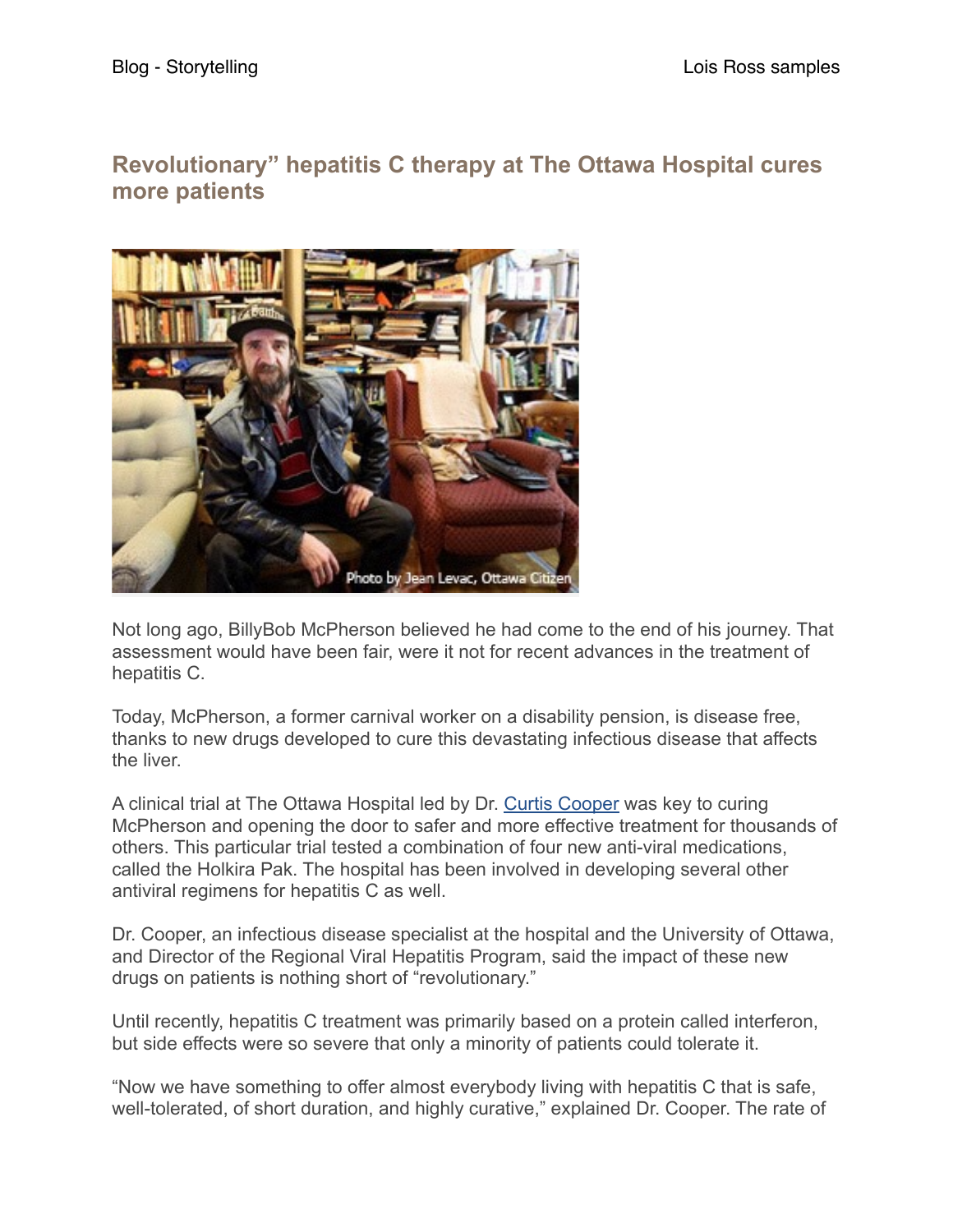cure has jumped from below 50 percent to over 90 percent. While the new treatments are expensive, Dr. Cooper said he believes they will ultimately save the health-care system money by preventing hepatitis C complications such as liver failure and liver cancer.

"Over half of the people with hepatitis C do not know they have it," he said. "Over the next 10 to 20 years, many of these people will begin to develop liver complications. We are looking at a tidal wave of sick patients."

About 300,000 Canadians are living with hepatitis C, and many have high levels of poverty, substance abuse and mental health issues. In addition to researching many aspects of this disease, Dr. Cooper and his team are working with psychologists, community partners and telemedicine programs to better engage marginalized populations and develop individualized, patient-focused management plans.

-30-

## **Decision aids help patients weigh options and make choices**



*"This process is not to second guess the doctor," explained Brian Cullen, reflecting on his experience with using a decision aid. "It's about having information to make an informed choice."*

Brian Cullen had just retired when a routine annual physical in 2014 showed signs for concern. Cullen's father had died of prostate cancer at 61, so 56-year-old Cullen and his doctor were on the lookout for signs.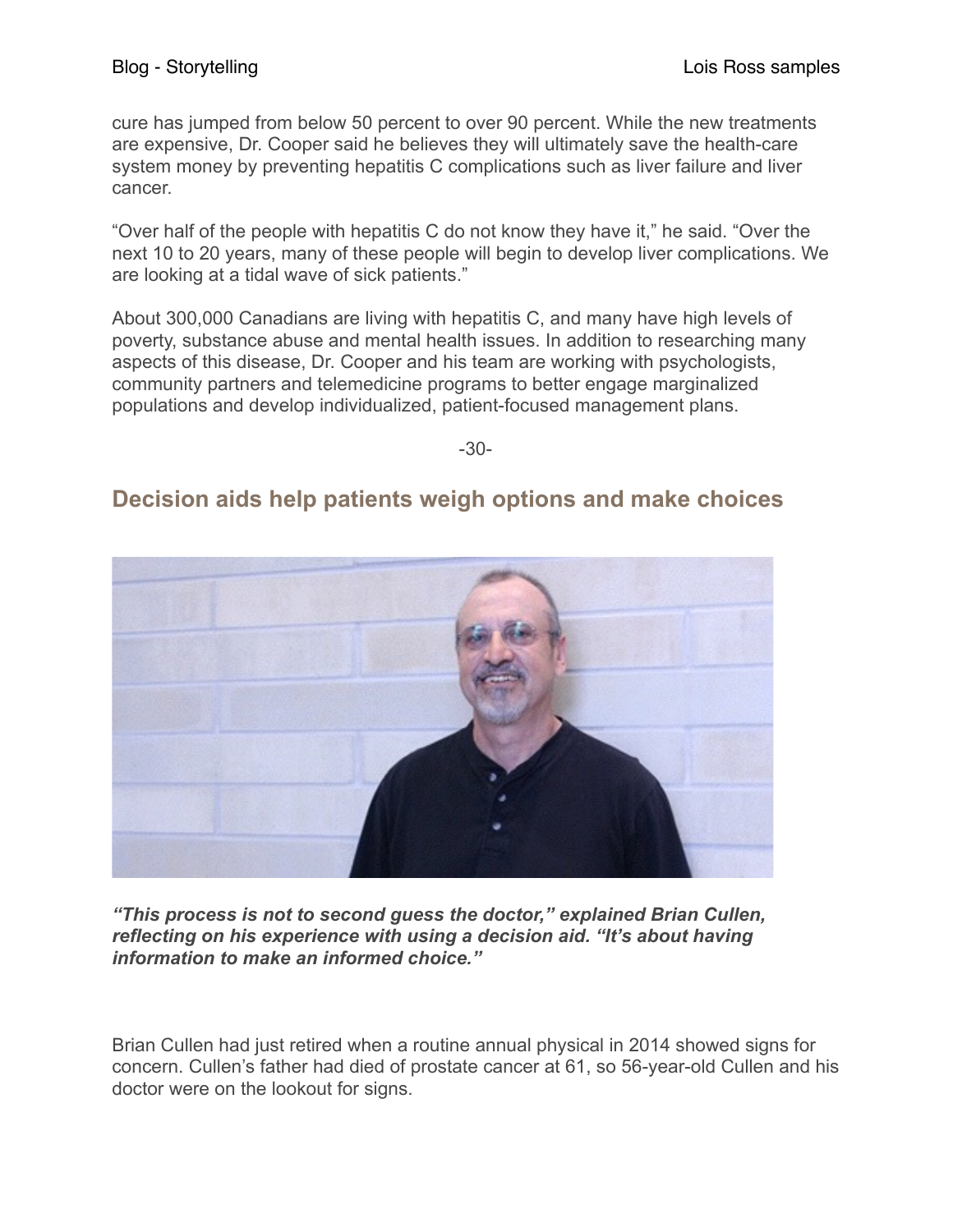Blood work and screening tests led to a biopsy. Within a month, Cullen was deep into deciding between surgery or radiation for prostate cancer. But, he soon learned that a lot had changed since the day his dad was diagnosed.

"My father never spoke about his prostate cancer. He was so scared of the disease, he would have done anything he was asked to do," said Cullen.

Today, prostate cancer patients at The Ottawa Hospital are encouraged to use a decision aid to help them understand their condition and reflect on treatment options that include watchful waiting, radiation or surgery.

A decision aid is a series of impartial questions, either on paper or online. As patients work through the questions, they learn about the risks and benefits of the various treatments they could choose.

"The decision aid made the pros and cons very clear and it also confirmed to staff that I had enough knowledge to make an informed decision," explained Cullen. "Treatment is an individual decision because one person may accept certain side effects that another would not. The whole process was brand new to me, but decision aids make you more comfortable about the facts."

Dr. [Dawn Stacey](http://www.ohri.ca/profile/dstacey) , a scientist and nurse with the hospital and the University of Ottawa, has been developing and implementing decision aids for more than 15 years, both nationally and internationally.

"A lot of patients are conflicted and they do not know how to weigh their options," she explained. "Decision aids are unbiased tools that help patients understand the options, risks and side effects. They can also help patients think about what outcomes are most important and what side effects they prefer to avoid."

Stacey is the Director of the hospital`s [Patient Decision Aids Research Group,](https://decisionaid.ohri.ca/about.html) which leads the world in this area of research and is celebrating its 20th anniversary. Since its inception in 1995 by Dr. Annette O'Connor, the group has led the development of about 50 decision aids for conditions including arthritis, diabetes, various cancers and heart disease. The group has also led international teams to establish standards for about 300 decisions aids.

There is still a lot of work to do, particularly in encouraging doctors and patients to use decision aids, but satisfied patients like Cullen are helping to spread the word.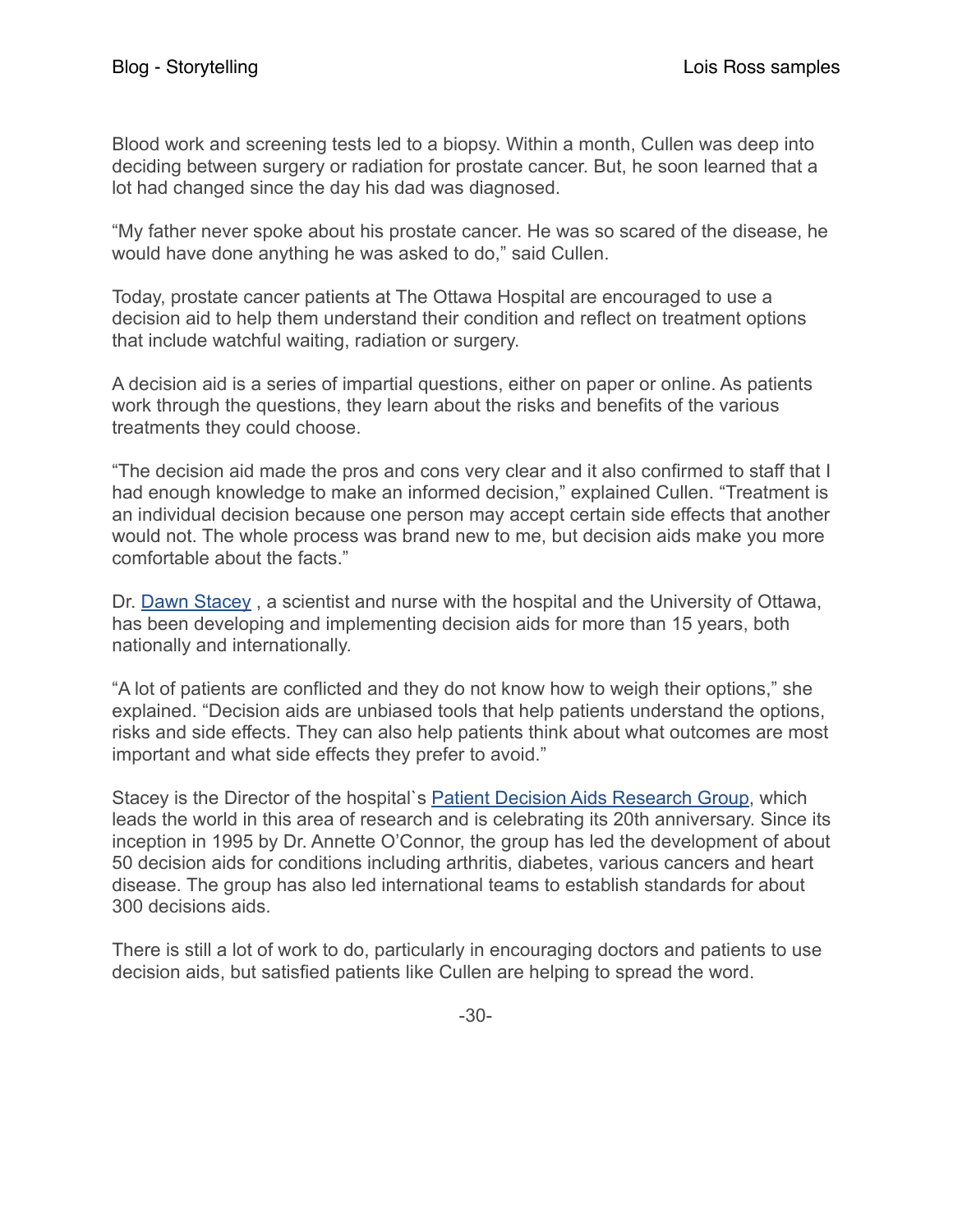## **Blood clot research saves unnecessary tests for patients**



*"I'm glad that I could contribute to research that will help patients and save the healthcare system money," said Jamie Dossett-Mercer (left), who was treated by Dr. Marc Carrier.*

It came on intermittently over a few weeks. One day Jamie Dossett-Mercer had just completed his daily fitness routine and was back at his desk, when he noticed his left leg was swollen, again. Imaging tests ordered by his family doctor revealed the silent foe.

"I knew that something was not right. My leg was ballooning, on and off. So, following the tests, I was told to head to The Ottawa Hospital emergency room immediately," said Dossett-Mercer. "They were quick to admit me."

Dossett-Mercer was seen by Dr. Marc Carrier, a hematologist and scientist with The Ottawa Hospital and professor with the University of Ottawa. Dr. Carrier began treatment for major blood clots in the veins of the left leg. If one of those clots had broken off, it could have traveled to a lung and caused a pulmonary embolism – often fatal.

About 60,000 Canadians are diagnosed each year with blood clots in the lungs and legs (called venous thromboembolism). In some cases, the clots are caused by trauma, surgery, prolonged immobility or a known cancer. In about half of cases, the cause of the clots is unknown.

In Dossett-Mercer's case, the cause is still unknown.

The condition led to Dossett-Mercer's involvement in a ground-breaking clinical trial, with results published in the *[New England Journal of Medicine.](http://www.nejm.org/doi/full/10.1056/NEJMoa1506623?query=featured_home)*